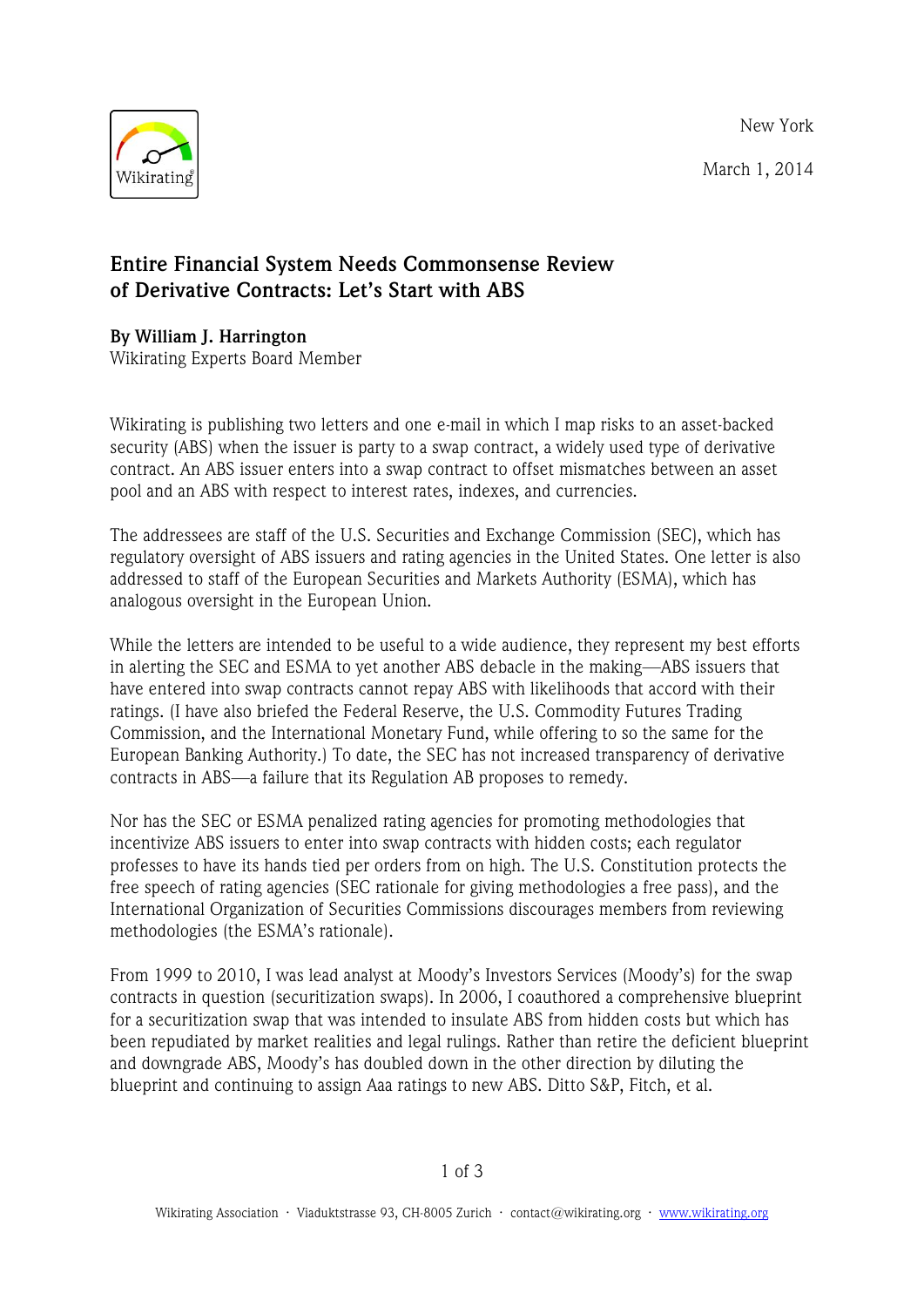New York

March 1, 2014



Since retiring from Moody's in 2010, I have worked independently to assess the systemic costs of derivative obligations that are accumulating for ABS, providers of swap contracts (counterparties), and derivative reinsurers (i.e., taxpayers). The letter "ABS Losses Attributable to Securitization Swaps" also links to my separate evaluation of the underlying driver of inaccurate ratings: namely, the conflict of interest that operates internally within a rating agency by the directive of senior management.

## **Entire financial system needs a Y2K exercise for derivative contracts**

Bond issuers in all sectors worldwide (sovereign, corporate, municipal, financial, ABS, etc.) routinely enter into derivative contracts by low-balling the costs of obligations (i.e., losses) that can arise under the contracts. Throughout the financial system, issuers and counterparties relentlessly assume more obligations under new derivative contracts and then simply pile them on top of existing obligations without adding a commensurate amount to reserves.

Derivative overload will periodically erupt into more fiascos that will later be portrayed by the principals involved as having been "unforeseeable." Fiascos aside, mispriced derivative contracts continually distort market signals and, in doing so, wreak havoc on investment decisions. Future generations will marvel at our proliferation of derivatives and wonder, as we do at the follies of previous generations, "What were they thinking?"

As with most bilateral contracts, a derivative contract engenders highly wishful thinking on the part of both parties. From initial negotiation to final payment, an issuer and a counterparty each price a derivative contract under the assumption that it will deliver finely honed benefits that will cure what ails without imposing unforeseen costs or losses.

Industry practice of treating a derivative contract as a low-cost panacea, rather than, first and foremost, a binding contract with trade-offs, is justifiable only under the assumption that the parties will not exit the contract ahead of schedule. Derivative contracts specify significant costs for early exit, regardless of whether the exit is voluntary or involuntary (e.g., after one party has become insolvent).

Nonetheless, analysts, regulators, policy makers, and rating agencies egg on issuers and counterparties in wishfully thinking that entering into a derivative contract is always beneficial, both for the parties themselves and for the wider economy as a whole. With every new derivative contract, a sovereign entity taps more markets, a corporation smoothes earnings, a municipality reduces borrowing costs, an ABS issuer securitizes more assets, and, in win-win fashion, a counterparty books a profit up front.